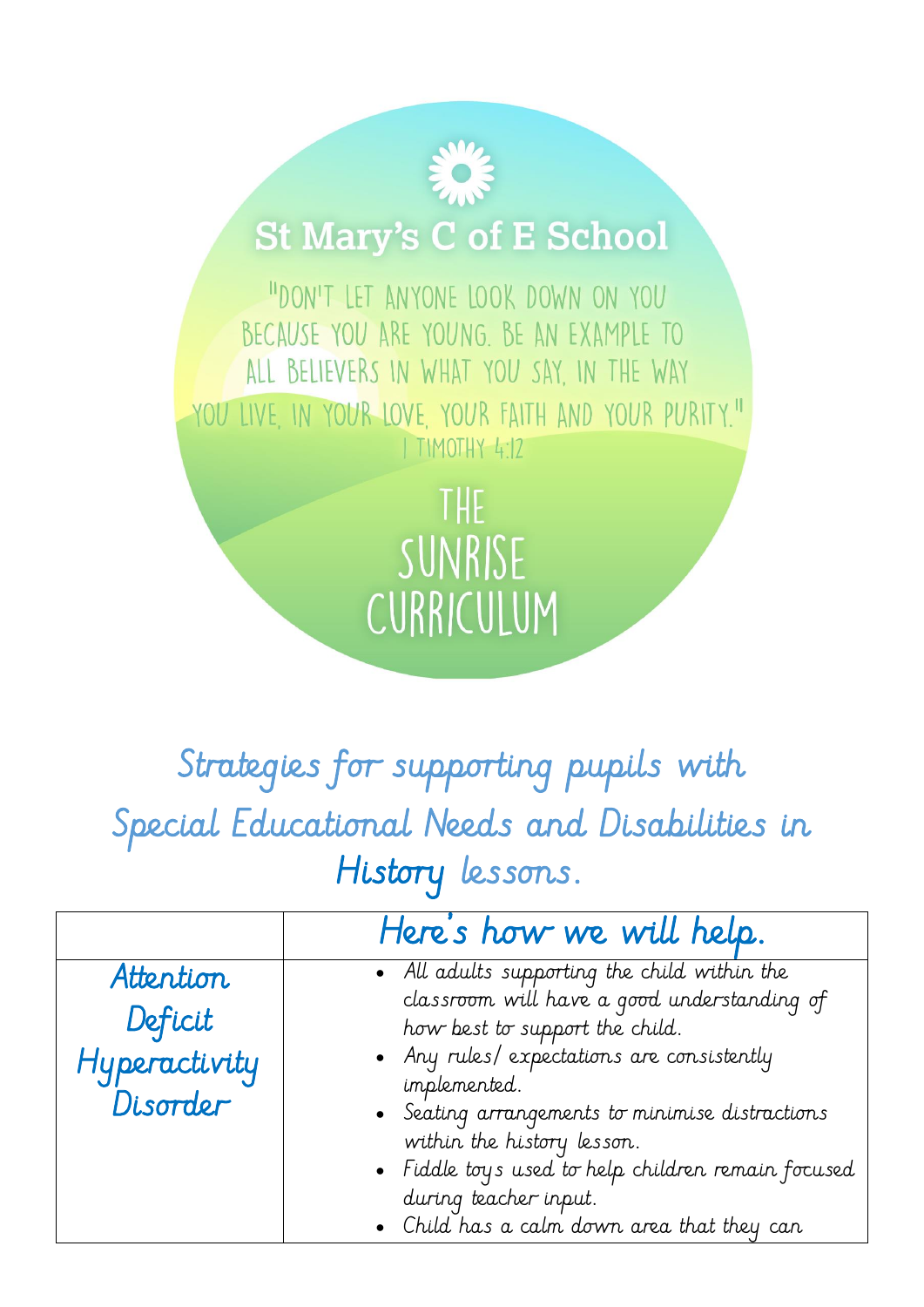|          | access when needed.                                              |
|----------|------------------------------------------------------------------|
|          | • Instructions and key information will be given                 |
|          | clearly so the child understands what is being                   |
|          | asked of them and how they will achieve the                      |
|          | task.                                                            |
|          | • Children will be given an overview of the lesson               |
|          | during the start of the day so that they know                    |
|          | what will be happening and what to expect                        |
|          |                                                                  |
|          | prior to the history lesson.                                     |
|          | • Children will be given the necessary preparation prior $\;$    |
|          | to the lesson so that they know what to expect within            |
| Anxiety  | the lesson.                                                      |
|          | • Children will be able to use a 'help card' if they feel        |
|          | that they need support.                                          |
|          | • Children will be seated in a space within the $\,$             |
|          | classroom that they feel comfortable.                            |
|          | $\bullet$ Instructions and key information will be given clearly |
|          | so the child understands what is being asked of them             |
|          | and how they will achieve the task.                              |
|          |                                                                  |
|          | • Children will be given an overview of the lesson               |
|          | during the start of the day so that they know what               |
|          | will be happening and what to expect prior to the                |
|          | history lesson.                                                  |
|          | Key vocabulary is sent home for pupils a term before.            |
| Autism   | Adults who have a positive, supportive, trusting                 |
|          | relationship with the child will be available to support         |
| Spectrum | during to the lesson.                                            |
| Disorder | Learning will be adapted so that it is accessible to the         |
|          | child                                                            |
|          | Seating arrangements will be agreed with the child               |
|          | prior to the lesson and any changes to the                       |
|          | organisation of the lesson or classroom will be shared           |
|          | with the child.                                                  |
|          |                                                                  |
|          | • Preparation for what is coming will be provided with           |
|          | the use of visuals                                               |
|          | $\bullet$ Time will be given for the child to process new        |
|          | information and instructions with the support of                 |
|          | visual cues                                                      |
|          | $\bullet$ -Planned and unplanned sensory breaks will be used     |
|          | and there will be a calm down space available                    |
|          | throughout the lesson                                            |
|          | Any group activities will be thought out carefully and           |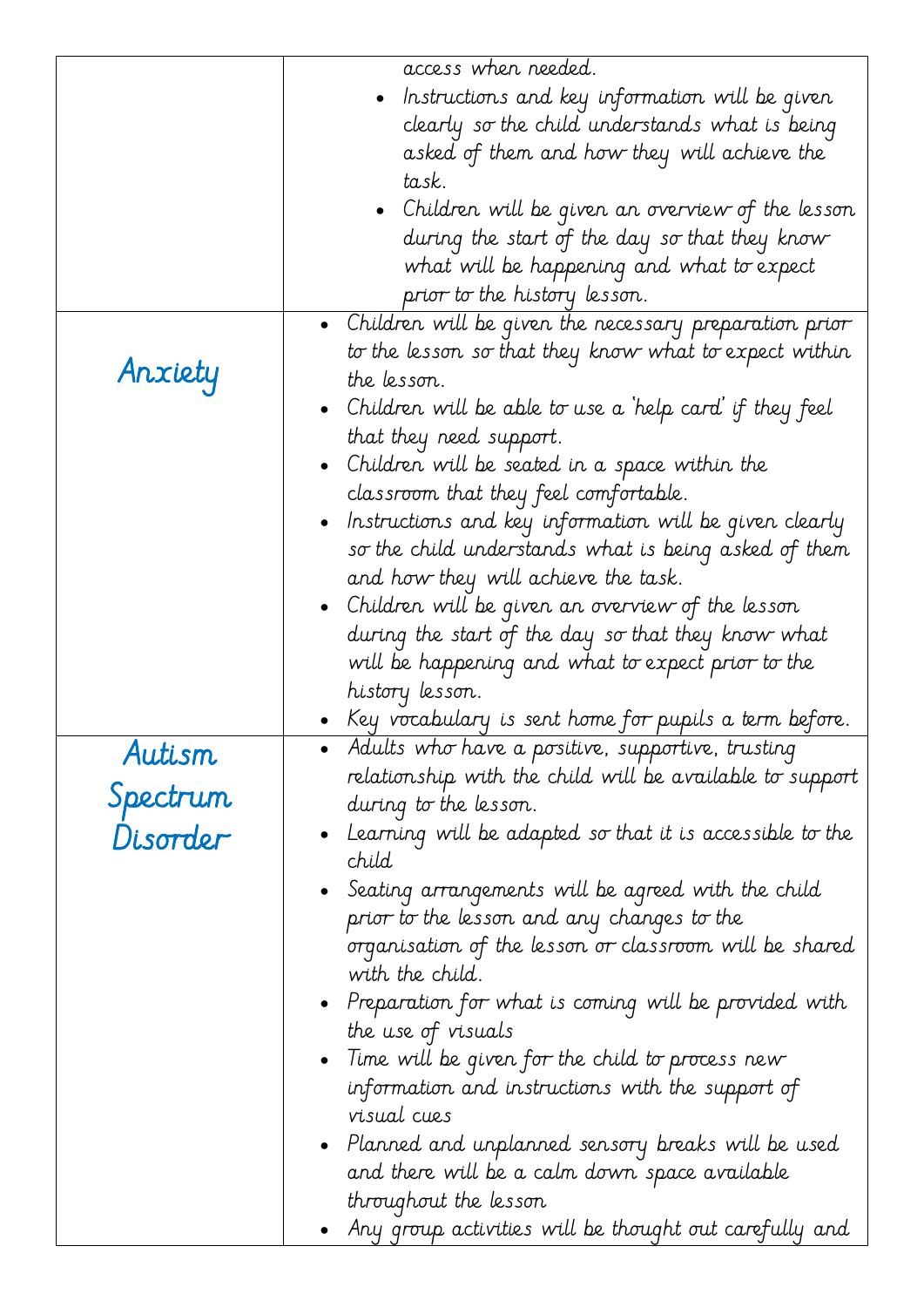|             | children can work independently if the child finds the                    |
|-------------|---------------------------------------------------------------------------|
|             | social expectations of group work tricky or difficult.                    |
|             | • Visual history timeline is on display in the classroom.                 |
|             | • The use of an individual whiteboard will be used to                     |
| Dyscalculia | ensure the child is not expected to copy from the                         |
|             | shared whiteboard.                                                        |
|             | • Adults will ensure that questioning is adapted to                       |
|             | support the child's understanding.                                        |
|             | • Helpful reminders/ margin holders are used in lessons                   |
|             | to support children with their presentation.                              |
|             | • The same coloured background for all history lessons                    |
|             | is used.                                                                  |
|             | Spelling mats                                                             |
|             | - Sentence stems are used to support children with their $\;$             |
|             | formation of sentences.                                                   |
|             | • Visual history timeline is on display in the classroom.                 |
|             | Complex speed sound charts are used in lessons                            |
|             | to help children with their writing tasks.                                |
| Dyslexia    | Helpful reminders/ margin holders are used in                             |
|             | lessons to support children with their presentation.                      |
|             | The same coloured background for all history                              |
|             | lessons is used.                                                          |
|             | Spelling mats                                                             |
|             | Sentence stems are used to support children with                          |
|             | their formation of sentences.                                             |
|             | Key vocabulary is sent home for pupils a term                             |
|             | before.                                                                   |
|             | Key vocabulary is revisited in every history                              |
|             | lesson.                                                                   |
|             | Assessment questions and low threat quizzes                               |
|             | are used to support children with remembering their                       |
|             | sticky knowledge.                                                         |
|             | Visual history timeline is on display in the                              |
|             | classroom.                                                                |
|             | Children will use their coloured overlay to                               |
|             | support them when following writing or reading a<br>text.                 |
|             |                                                                           |
|             | The use of pictures, diagrams, clear sub-titles                           |
|             | and `colour coded text' will be used to break up large                    |
|             | sections of information.<br>Adults in the class will scribe for the child |
|             | when necessary.                                                           |
|             |                                                                           |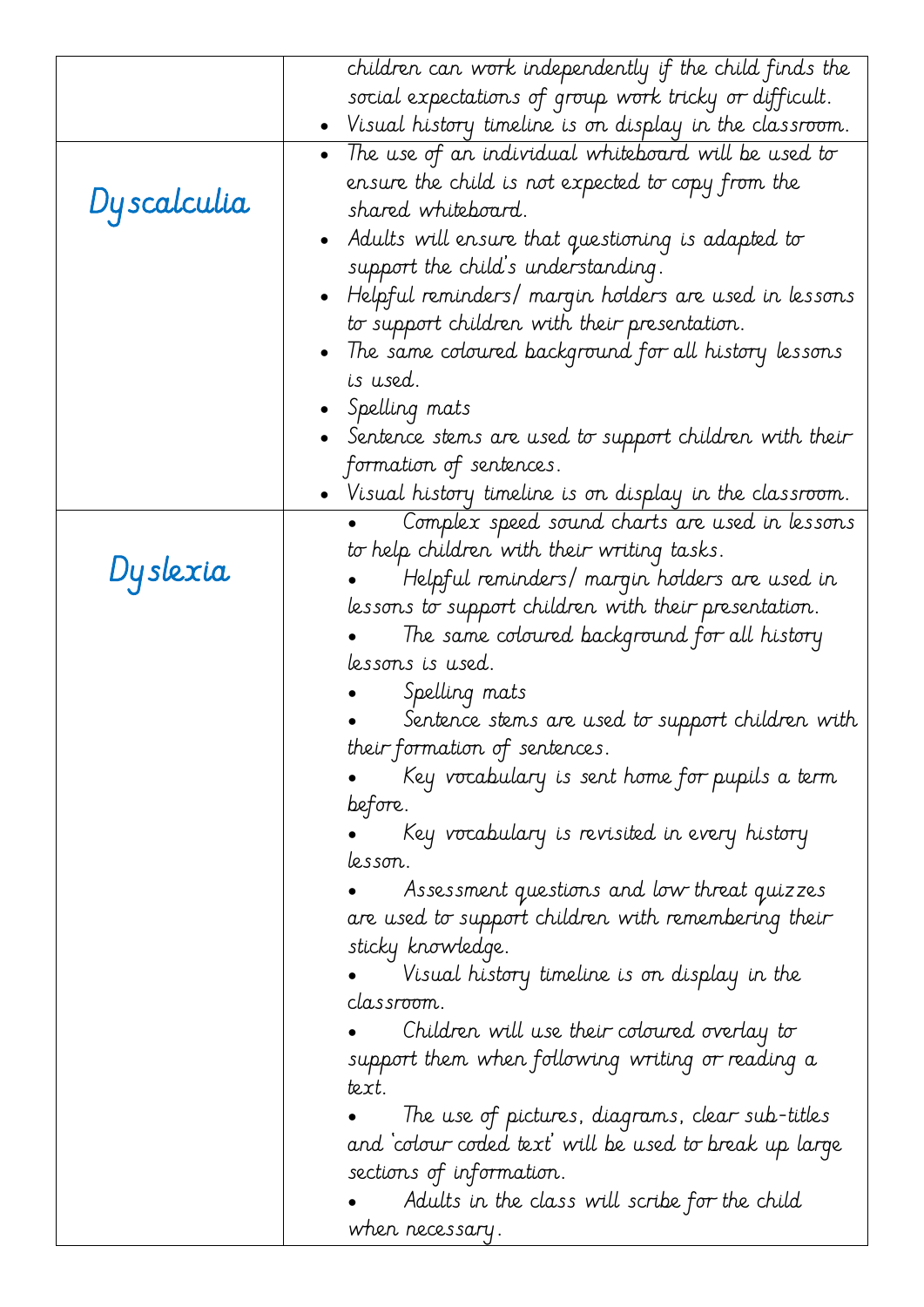| Dyspraxia                                 | • Children will be provided with a large working space<br>with an accessible route into and out of the classroom<br>Instructions will be written clearly for the child<br>$\bullet$<br>Visual timelines of the lesson will be provided.<br>$\bullet$<br>Sensory breaks                                                                                                                                                                                                                                                                                                                                                                                                                                                                                                                                                                                                                                                                                                                                               |
|-------------------------------------------|----------------------------------------------------------------------------------------------------------------------------------------------------------------------------------------------------------------------------------------------------------------------------------------------------------------------------------------------------------------------------------------------------------------------------------------------------------------------------------------------------------------------------------------------------------------------------------------------------------------------------------------------------------------------------------------------------------------------------------------------------------------------------------------------------------------------------------------------------------------------------------------------------------------------------------------------------------------------------------------------------------------------|
| Hearing<br>Impairment<br>Toileting Issues | • Adults will discretely check that the child is wearing their<br>hearing aid and that it is working properly throughout<br>the day.<br>Child is sat facing the teacher at the front of the class so<br>$\bullet$<br>they have clear vision for the lesson.<br>Background noise will be minimised and the classroom<br>will be a quiet, calm environment.<br>Questions asked by other children will be repeated clearly<br>$\bullet$<br>so that the child is aware of any key information being<br>shared.<br>Adults will face the child when talking.<br>Children will be provided with key vocabulary specific to<br>history with technical terms explained.<br>Sentence stems are used to support children with their<br>formation of sentences.<br>Key vocabulary is sent home for pupils a term before.<br>Key vocabulary is revisited in every history lesson.<br>Children will be able to leave the classroom whenever<br>$\bullet$<br>recessary.<br>Seating arrangements will be carefully organised so that |
|                                           | the child can access the toilet as easily as possible.<br>Staff will be aware that the child may arrive late to the<br>lesson.                                                                                                                                                                                                                                                                                                                                                                                                                                                                                                                                                                                                                                                                                                                                                                                                                                                                                       |
| Cognition and                             | Complex speed sound charts are used in lessons to help<br>$\bullet$                                                                                                                                                                                                                                                                                                                                                                                                                                                                                                                                                                                                                                                                                                                                                                                                                                                                                                                                                  |
| Learning                                  | children with their writing tasks.                                                                                                                                                                                                                                                                                                                                                                                                                                                                                                                                                                                                                                                                                                                                                                                                                                                                                                                                                                                   |
|                                           | Helpful reminders/ margin holders are used in lessons to<br>$\bullet$<br>support children with their presentation.                                                                                                                                                                                                                                                                                                                                                                                                                                                                                                                                                                                                                                                                                                                                                                                                                                                                                                   |
| Challenges                                | The same coloured background for all history lessons is<br>used.<br>Spelling mats<br>Sentence stems are used to support children with their<br>formation of sentences.<br>Key vocabulary is sent home for pupils a term before.<br>Key vocabulary is revisited in every history lesson.<br>- Assessment questions and low threat quizzes are used to<br>support children with remembering their sticky                                                                                                                                                                                                                                                                                                                                                                                                                                                                                                                                                                                                               |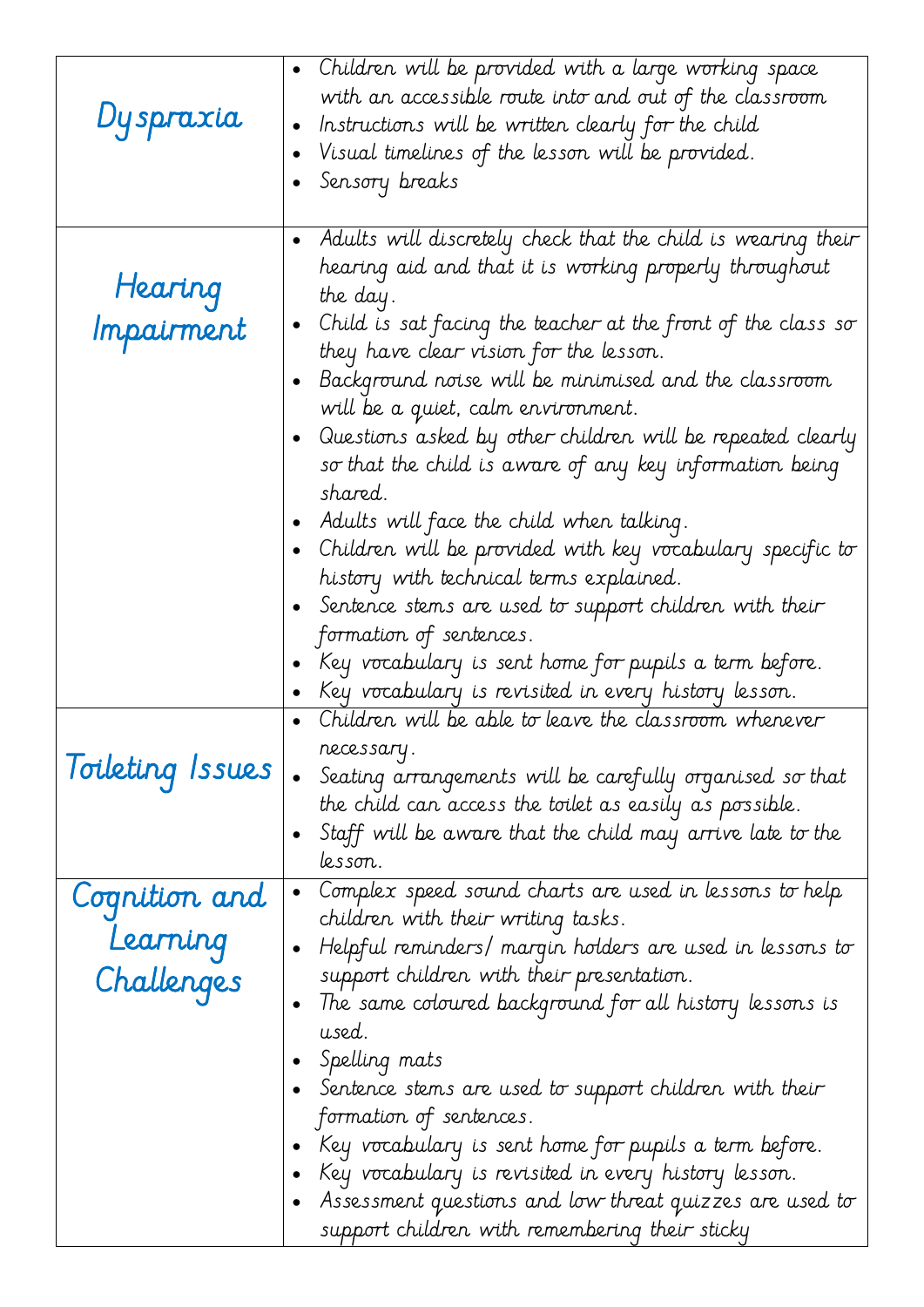|               | krowledge.                                                                                         |
|---------------|----------------------------------------------------------------------------------------------------|
|               | Visual history timelines are on display.<br>$\bullet$                                              |
| Speech,       | Complex speed sound charts are used in lessons to help<br>$\bullet$                                |
|               | children with their writing tasks.                                                                 |
| Language +    | Spelling mats                                                                                      |
| Communication | Sentence stems are used to support children with their<br>$\bullet$                                |
|               | formation of sentences.                                                                            |
| Needs         | Key vocabulary is sent home for pupils a term before.                                              |
|               | Key vocabulary is revisited in every history lesson.                                               |
|               | Assessment questions and low threat quizzes are used to                                            |
|               | support children with remembering their sticky                                                     |
|               | knowledge.                                                                                         |
|               | Adults will have understanding of how to individually<br>$\bullet$                                 |
| Tourette      | support the child with tics to ensure they feel safe and                                           |
|               | respected                                                                                          |
| Syndrome      | Adults will support the child to ensure they feel<br>$\bullet$                                     |
|               | supported in participating within the lesson however they                                          |
|               | feel comfortable                                                                                   |
|               | Children will be provided with structure for completing                                            |
|               | an activity that supports their attention span and helps                                           |
|               | with the planning and organisation of the activity                                                 |
|               | Adults will plan sessions carefully, being mindful of the<br>$\bullet$                             |
|               | sensory processing that this lesson exposes the child to                                           |
|               | Regular sensory breaks will be timetabled into the lesson<br>$\bullet$                             |
|               | Emotional coaching strategies will be used by all adults<br>supporting the child within the lesson |
| Experienced   | An emotionally available adult will be in the lesson that<br>$\bullet$                             |
|               | the child trusts                                                                                   |
| Trauma        | Adults will carefully check through the content of the<br>$\bullet$                                |
|               | lesson to ensure they are considering the child's context                                          |
|               | and background before the lesson takes place. If                                                   |
|               | necessary, lessons will be adapted with this information                                           |
|               | in mind to avoid triggers and to ensure the child feels                                            |
|               | safe and secure                                                                                    |
|               | Children will be provided with a safe and familiar calm<br>$\bullet$                               |
|               | down space if they need it throughout the lesson                                                   |
|               | The use of a 'help card' will be always available<br>$\bullet$                                     |
|               | A thicker/darker pencil will be provided to support the<br>$\bullet$                               |
|               | child with reading their own writing                                                               |
| Visual        | Children will be given enlarged images, pictures and<br>$\bullet$                                  |
| Impairment    | diagrams                                                                                           |
|               | Resources will be provided in the correct font size rather<br>$\bullet$                            |